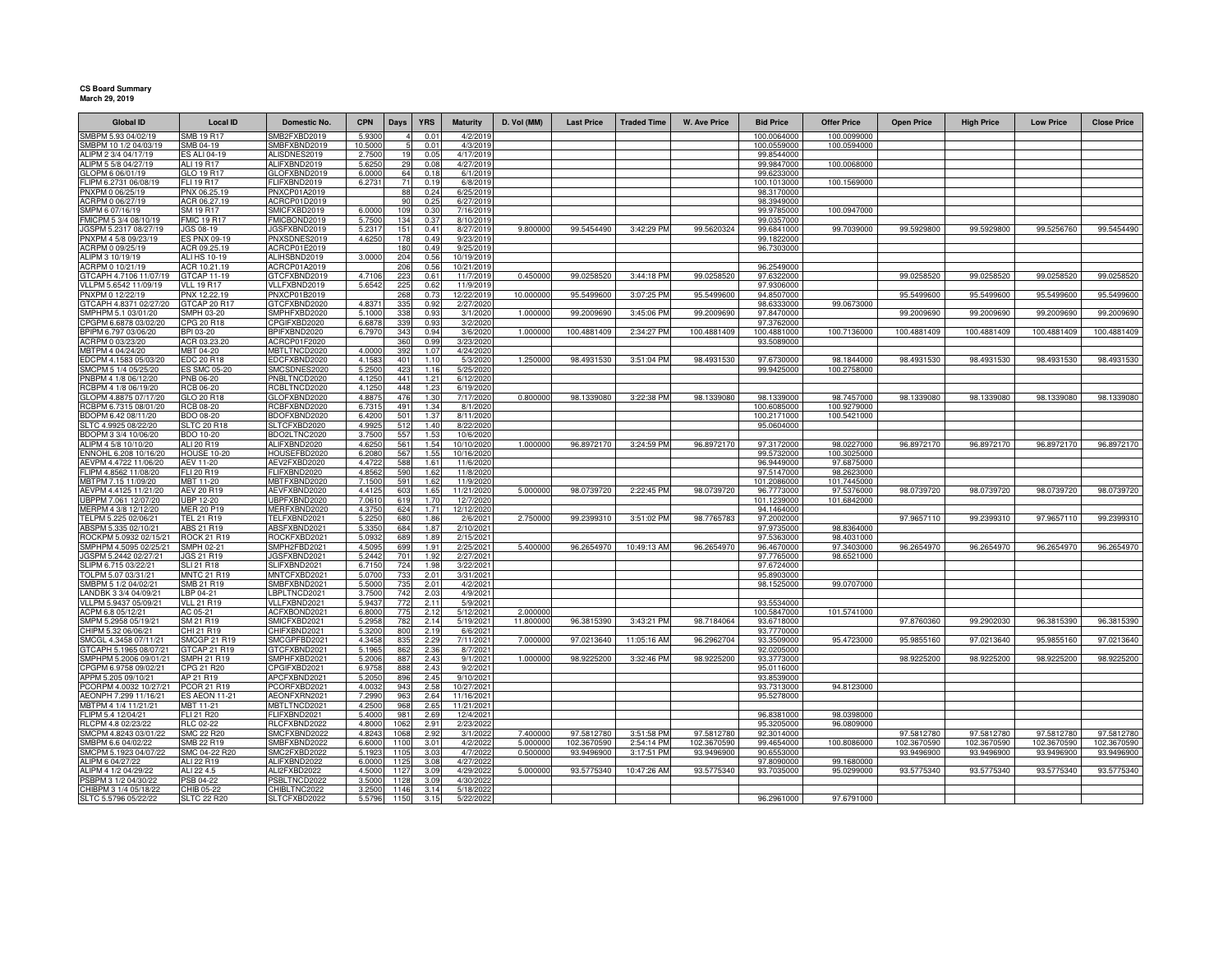| <b>Global ID</b>                                | <b>Local ID</b>                    | Domestic No.                        | <b>CPN</b>       | <b>Days</b>  | <b>YRS</b>   | <b>Maturity</b>        | D. Vol (MM) | <b>Last Price</b> | <b>Traded Time</b> | <b>W. Ave Price</b> | <b>Bid Price</b>          | <b>Offer Price</b> | <b>Open Price</b> | <b>High Price</b> | <b>Low Price</b> | <b>Close Price</b> |
|-------------------------------------------------|------------------------------------|-------------------------------------|------------------|--------------|--------------|------------------------|-------------|-------------------|--------------------|---------------------|---------------------------|--------------------|-------------------|-------------------|------------------|--------------------|
| PNBPM 3 1/4 06/06/22                            | PNB 06-22                          | PNBLTNCD2022                        | 3.2500           | 1165         | 3.19         | 6/6/202                |             |                   |                    |                     |                           |                    |                   |                   |                  |                    |
| ENNOHL 6.131 07/16/22                           | <b>HOUSE 22 R20</b>                | HOUSEFBD2022                        | 6.1310           | 1205         | 3.30         | 7/16/2022              | 1.00000     | 101.5791690       | 3:20:30 PM         |                     | 93.6686000                | 101.5792000        | 101.5791690       | 101.5791690       | 101.5791690      |                    |
| SMPM 6.9442 07/16/22<br>AFVPM 5.0056.08/06/22   | SM 22 R19<br><b>AEV 22 R20</b>     | SMICFXBD2022<br>AEVFXBND2022        | 6.944<br>5.005   | 120<br>1226  | 3.30<br>3.36 | 7/16/202<br>8/6/202    | 0.48000     |                   |                    | 101.5791690         | 100.2593000<br>89.9094000 |                    |                   |                   |                  | 101.5791690        |
| FLIPM 5.3567 08/20/22                           | <b>FLI 22 R20</b>                  | FLIFXBND2022                        | 5.356            | 1240         | 3.40         | 8/20/2022              | 6.00000     | 96.9179910        | 2:42:18 PM         | 96.9179910          | 94.5016000                |                    | 96.9179910        | 96.9179910        | 96.9179910       | 96.9179910         |
| EWPM 4 09/21/22                                 | EW 09-22                           | EWBLTNCD2022                        | 4.000            | 1272         | 3.48         | 9/21/2022              |             |                   |                    |                     |                           |                    |                   |                   |                  |                    |
| PNBPM 3 3/4 10/27/22<br>CHIBPM 3.65 12/02/22    | PNB 10-22<br>CHIB 12-22            | PNB2LTNC2022<br>CHIB2LTN2022        | 3.750<br>3.6500  | 130<br>1344  | 3.58<br>3.68 | 10/27/202<br>12/2/2022 |             |                   |                    |                     |                           |                    |                   |                   |                  |                    |
| ROBBNK 4 1/8 12/16/22                           | <b>RBANK 12-22</b>                 | RBANKLTN2022                        | 4.125            | 1358         | 3.72         | 12/16/2022             |             |                   |                    |                     |                           |                    |                   |                   |                  |                    |
| SMCGL 5 3/8 12/22/22                            | <b>SMCGP 22 R20</b>                | SMCGPFBD2022                        | 5.3750           | 1364         | 3.73         | 12/22/2022             | 2.750000    | 98.8325040        | 3:59:42 PM         | 98.1854547          | 90.8588000                |                    | 97.9266350        | 98.8325040        | 97.9266350       | 98.8325040         |
| FLIPM 5.0496 01/07/23                           | CPI 01-23 R20                      | CPIFXBND2023                        | 5.0496           | 1380         | 3.78         | 1/7/202                |             |                   |                    |                     | 92.3342000                |                    |                   |                   |                  |                    |
| RCBPM 3 3/4 02/11/23<br>BDOPM 3 5/8 02/18/23    | RCB 02-23<br>BDO 02-23             | RCBLTNCD2023<br>BDOLTNCD2023        | 3.7500<br>3.625  | 1415<br>142  | 3.87<br>3.89 | 2/11/202<br>2/18/202   |             |                   |                    |                     |                           |                    |                   |                   |                  |                    |
| GTCAPH 5.0937 02/27/23                          | GTCAP 23 R20                       | GTCFXBND2023                        | 5.093            | 1431         | 3.92         | 2/27/202               |             |                   |                    |                     | 89.1621000                |                    |                   |                   |                  |                    |
| SMPHPM 5.663 03/01/23                           | MPH 23 R21                         | SMPHFXBD2023                        | 5.663            | 1433         | 3.92         | 3/1/202                | 0.200000    | 96.8025200        | 3:14:09 PM         | 96.8025200          | 88.7259000                |                    | 96.8025200        | 96.8025200        | 96.8025200       | 96.8025200         |
| SMCPM 6 1/4 03/19/23                            | SMC 23 R21                         | SMCFXBND2023                        | 6.2500           | 1451         | 3.97         | 3/19/2023              | 1.230000    | 97.4202673        | 3:14:25 PM         | 97.4202673          | 93.9375000                | 99.1306000         | 97.4202673        | 97.4202673        | 97.4202673       | 97.4202673         |
| PNBPM 3 7/8 04/26/23<br>EDCPM 4.7312 05/03/23   | PNB 04-23<br>EDC 23 R19            | PNBLTNCD2023<br>EDCFXBND2023        | 3.875<br>4.7312  | 1489<br>1496 | 4.08<br>4.10 | 4/26/202<br>5/3/2023   |             |                   |                    |                     | 87.2012000                |                    |                   |                   |                  |                    |
| SECBPM 3 7/8 05/08/23                           | <b>SECB 05-23</b>                  | SECBLTNC2023                        | 3.8750           | 1501         | 4.11         | 5/8/202                |             |                   |                    |                     |                           |                    |                   |                   |                  |                    |
| BPIPM 3 3/4 05/24/23                            | BPI 05-23                          | BPILTNCD2023                        | 3.7500           | 1517         | 4.15         | 5/24/2023              |             |                   |                    |                     |                           |                    |                   |                   |                  |                    |
| ACPM 3.92 07/07/23                              | AC 23 R22                          | ACFXBOND2023                        | 3.920            | 1561         | 4.2          | 7/7/202                | 2.30000     | 88.5585890        | 10:46:39 AM        | 88.5585890          | 86.6129000                |                    | 88.5585890        | 88.5585890        | 88.5585890       | 88.5585890         |
| SMCGL 4.7575 07/11/23<br>GLOPM 5.2792 07/17/23  | SMCGP 23 R21<br>GLO 23 R20         | SMCGPFBD2023<br>GLOFXBND2023        | 4.757<br>5.279   | 156<br>157   | 4.29<br>4.30 | 7/11/202<br>7/17/202   |             |                   |                    |                     | 87.5174000<br>86.8654000  |                    |                   |                   |                  |                    |
| SMCGL 6 3/4 08/17/23                            | SMCGP 08-23 R21                    | SMCGP2BD2023                        | 6.750            | 1602         | 4.39         | 8/17/202               | 0.700000    | 92.3559220        | 3:46:24 PM         | 94.095051           | 92.3559000                | 97.6576000         | 98.4428740        | 98.4428740        | 92.3559220       | 92.3559220         |
| JBPPM 4 3/8 08/21/23                            | UBP 08-23                          | UBPLTNCD2023                        | 4.375            | 160          | 4.40         | 8/21/202               |             |                   |                    |                     |                           |                    |                   |                   |                  |                    |
| MBTPM 3 1/2 09/19/23                            | MBT 09-23                          | MBTLTNCD2023                        | 3,5000           | 1635         | 4.48         | 9/19/2023              |             |                   |                    |                     |                           |                    |                   |                   |                  |                    |
| ALIPM 7.0239 10/05/23<br>ALIPM 3.8915 10/07/23  | ALI 23 R21<br>ALI 23 R22           | ALI2FXBD2023<br>ALIFXBND2023        | 7.023<br>3.891   | 1651<br>1653 | 4.52<br>4.53 | 10/5/2023<br>10/7/202  | 1.000000    | 105.3145230       | 2:30:48 PM         | 105.3145230         | 93.9786000<br>87.6079000  |                    | 105.3145230       | 105.3145230       | 105.3145230      | 105.3145230        |
| PCORPM 4.5219 10/27/2                           | PCOR 23 R21                        | PCORFXBD2023                        | 4.521            | 167          | 4.58         | 10/27/202              |             |                   |                    |                     | 85.5715000                |                    |                   |                   |                  |                    |
| SECBPM 4 1/2 11/02/23                           | <b>SECB 11-23</b>                  | SECB2LTN2023                        | 4,5000           | 1679         | 4.60         | 11/2/2023              |             |                   |                    |                     |                           |                    |                   |                   |                  |                    |
| BDOPM 4 3/8 11/07/23                            | <b>BDO 11-23</b>                   | BDO2LTNC2023                        | 4.375            | 1684         | 4.61         | 11/7/2023              |             |                   |                    |                     |                           |                    |                   |                   |                  |                    |
| FLIPM 5.4333 11/08/23<br>AEONPH 7.695 11/16/23  | FLI 23 R20<br><b>ES AEON 11-23</b> | FLIFXBND2023<br>AEONFXRN2023        | 5.4333<br>7.695  | 1685<br>1693 | 4.61<br>4.64 | 11/8/202<br>11/16/202  |             |                   |                    |                     | 92.5694000<br>92.4762000  |                    |                   |                   |                  |                    |
| AEVPM 4.6188 11/21/23                           | AEV 23 R20                         | AEVFXBND2023                        | 4.6188           | 1698         | 4.65         | 11/21/202              |             |                   |                    |                     | 84.7270000                |                    |                   |                   |                  |                    |
| EWPM 4 5/8 12/07/23                             | EW 12-23                           | EWBLTNCD2023                        | 4.625            | 171.         | 4.69         | 12/7/202               |             |                   |                    |                     |                           |                    |                   |                   |                  |                    |
| SMPM 5.159 12/09/23                             | SM 23 R21                          | SMICFXBD2023                        | 5.1590           | 1716         | 4.70         | 12/9/2023              | 9.030000    | 97.9935570        | 3:30:18 PM         | 97.2861573          | 92.3617000                |                    | 97.8729780        | 97.9935570        | 92.5493640       | 97.9935570         |
| VLLPM 8 12/21/23<br>CHIBPM 4.55 01/12/24        | <b>VLL 23 R21</b><br>CHIB 01-24    | VLLFXBND2023<br>CHIBLTNC2024        | 8.000<br>4,5500  | 172<br>1750  | 4.73<br>4.79 | 12/21/202<br>1/12/2024 | 1.000000    | 101.9710820       | 3:24:14 PM         | 101.9710820         | 99.9006000                |                    | 101.9710820       | 101.9710820       | 101.9710820      | 101.9710820        |
| ROBBNK 4 7/8 01/16/24                           | <b>RBANK 01-24</b>                 | RBANKLTN2024                        | 4.875            | 175          | 4.80         | 1/16/2024              |             |                   |                    |                     |                           |                    |                   |                   |                  |                    |
| FDCPM 6.1458 01/24/24                           | FDC 24 R21                         | FDCFXBND2024                        | 6.1458           | 1762         | 4.82         | 1/24/2024              |             |                   |                    |                     | 96.1354000                | 99.5674000         |                   |                   |                  |                    |
| APPM 7.5095 01/25/24                            | AP 24 R22                          | APCFXBND2024                        | 7.509            | 176          | 4.83         | 1/25/2024              |             |                   |                    |                     | 97.2713000                |                    |                   |                   |                  |                    |
| ALIPM 5 01/30/24<br>TELPM 5.2813 02/06/24       | ALI 24 R20<br><b>TEL 24 R21</b>    | ALIFXBND2024<br>TELFXBND2024        | 5.0000<br>5.281  | 1768<br>1775 | 4.84<br>4.86 | 1/30/2024<br>2/6/2024  | 5.000000    | 96.2563980        | 3:23:59 PM         | 96.8690964          | 91.9113000<br>86.4126000  | 93.8569000         | 97.2775620        | 97.2775620        | 96.2563980       | 96.2563980         |
| PSBPM 5 02/09/24                                | PSB 02-24                          | PSBLTNCD2024                        | 5.0000           | 1778         | 4.87         | 2/9/2024               |             |                   |                    |                     |                           |                    |                   |                   |                  |                    |
| JGSPM 5.3 02/27/24                              | <b>JGS 24 R20</b>                  | JGSFXBND2024                        | 5.3000           | 1796         | 4.92         | 2/27/2024              |             |                   |                    |                     | 86.4663000                |                    |                   |                   |                  |                    |
| SMCPM 5.284 03/01/24                            | <b>SMC 24 R22</b>                  | SMCFXBND2024                        | 5.2840           | 1799         | 4.93<br>4.99 | 3/1/2024               | 50.000000   | 89.6992780        | 10:22:17 AM        | 89.6992780          | 91.3423000                |                    | 89.6992780        | 89.6992780        | 89.6992780       | 89.6992780         |
| STIEPM 5.8085 03/23/24<br>MEGPM 5.3535 03/28/24 | STIESG 24 R22<br><b>MEG 24 R22</b> | STIGFXBD2024<br><b>MEGFXBND2024</b> | 5.808<br>5.353   | 1821<br>1826 | 5.00         | 3/23/2024<br>3/28/2024 |             |                   |                    |                     | 93.0259000<br>87.4129000  |                    |                   |                   |                  |                    |
| RCBPM 5 1/2 03/28/24                            | RCB 03-24                          | RCBLTNCD2024                        | 5.500            | 1826         | 5.00         | 3/28/2024              |             |                   |                    |                     |                           |                    |                   |                   |                  |                    |
| TOLPM 5 1/2 03/31/24                            | <b>MNTC 24 R21</b>                 | MNTCFXBD2024                        | 5.500            | 1829         | 5.01         | 3/31/2024              |             |                   |                    |                     | 92.1229000                |                    |                   |                   |                  |                    |
| SMBPM 6 04/02/24                                | <b>SMB 24 R21</b>                  | SMBFXBND2024                        | 6.000            | 183          | 5.01         | 4/2/202                |             |                   |                    |                     | 90.3631000                |                    |                   |                   |                  |                    |
| MBTPM 5 3/8 04/04/24<br>PBC 5 5/8 04/08/24      | MBT 04-24<br><b>PBCOM 04-24</b>    | MBT2LTNC2024<br>PBCOMLTN2024        | 5.375<br>5.625   | 1833<br>1837 | 5.02<br>5.03 | 4/4/2024<br>4/8/2024   |             |                   |                    |                     |                           |                    |                   |                   |                  |                    |
| PCORPM 7.8183 04/19/24                          | <b>PCOR 24 R22</b>                 | PCORFXBD2024                        | 7.8183           | 1848         | 5.06         | 4/19/2024              | 1.000000    |                   |                    |                     | 100.0728000               |                    |                   |                   |                  |                    |
| SMPHPM 5.1683 05/18/24                          | MPH 05-24 R22                      | SMPH2FBD2024                        | 5.168            | 187          | 5.14         | 5/18/2024              | 1.30000     | 94.7154770        | 3:15:24 PM         | 93.7491133          | 87.3078000                |                    | 92.6216890        | 94.7154770        | 92.6216890       | 94.7154770         |
| SMPM 5.6125 05/19/24<br>MBTPM 3 7/8 07/20/24    | M 24 R 21<br>MBT 07-24             | MICFXBD2024<br>MBTLTNCD2024         | 5.612<br>3.875   | 187<br>194   | 5.14<br>5.31 | 5/19/2024<br>7/20/2024 |             |                   |                    |                     | 86.3029000                |                    |                   |                   |                  |                    |
| FFPM 6.0952 07/21/24                            | DD 24 R22                          | DDFXBOND2024                        | 6.0952           | 194          | 5.31         | 7/21/2024              |             |                   |                    |                     | 88.2380000                |                    |                   |                   |                  |                    |
| GTCAPH 5 5/8 08/07/24                           | GTCAP 24 R21                       | GTCFXBND2024                        | 5.625            | 195          | 5.36         | 8/7/2024               |             |                   |                    |                     | 86.7586000                |                    |                   |                   |                  |                    |
| VLLPM 5.7512 08/08/24                           | <b>VLL 24 R23</b>                  | VLLFXBND2024                        | 5.7512           | 195          | 5.36         | 8/8/2024               |             |                   |                    |                     | 90.7930000                |                    |                   |                   |                  |                    |
| PNBPM 5 3/4 08/27/24<br>SMPHPM 5.7417 09/01/24  | PNB 08-24<br><b>SMPH 24 R21</b>    | PNBLTNCD2024<br>SMPHFXBD2024        | 5.7500<br>5.7417 | 197<br>1983  | 5.42<br>5.43 | 8/27/2024<br>9/1/2024  |             |                   |                    |                     | 86.1482000                |                    |                   |                   |                  |                    |
| FLIPM 5.6389 12/04/24                           | <b>ELI 24 R21</b>                  | FLIFXBND2024                        | 5.638            | 2077         | 5.69         | 12/4/2024              |             |                   |                    |                     | 85.1874000                |                    |                   |                   |                  |                    |
| SMCGL 6 1/4 12/22/24                            | <b>SMCGP 24 R22</b>                | SMCGPFBD2024                        | 6.2500           | 2095         | 5.74         | 12/22/2024             |             |                   |                    |                     | 88.2118000                |                    |                   |                   |                  |                    |
| ACPM 4.82 02/10/25                              | AC 25 R23                          | ACFXBOND2025                        | 4.820            | 2145         | 5.87         | 2/10/202               | 18.300000   | 88.9868580        | 10:44:49 AM        | 88.9868580          | 89.1475000                |                    | 88.9868580        | 88.9868580        | 88.9868580       | 88.9868580         |
| RLCPM 4.9344 02/23/25<br>SMPHPM 6.0804 03/01/25 | <b>RLC 02-25</b><br>SMPH 03-25 R23 | RLCFXBND2025<br>SMPH2FBD2025        | 4.9344<br>6.080  | 2158<br>2164 | 5.91<br>5.93 | 2/23/202<br>3/1/202    |             |                   |                    |                     | 83.2137000<br>93.3079000  |                    |                   |                   |                  |                    |
| SMCPM 6 5/8 03/19/25                            | <b>SMC 25 R23</b>                  | SMCFXBND2025                        | 6.625            | 2182         | 5.97         | 3/19/202               | 1.000000    | 95.1246180        | 2:42:48 PM         | 95.1246180          | 98.1821000                | 100.6126000        | 95.1246180        | 95.1246180        | 95.1246180       | 95.1246180         |
| ALIPM 5 5/8 04/25/25                            | ALI 25 R21                         | ALIFXBND2025                        | 5.625            | 221          | 6.08         | 4/25/202               |             |                   |                    |                     | 92.3616000                |                    |                   |                   |                  |                    |
| SLTC 6.4872 05/22/25                            | <b>SLTC 25 R22</b>                 | SLTCFXBD2025                        | 6.4872           | 2246         | 6.15         | 5/22/2025              |             |                   |                    |                     | 88.4560000                |                    |                   |                   |                  |                    |
| TOLPM 6.6407 07/04/25<br>ENNOHL 6.8666 07/16/25 | <b>NLEX 25 R23</b><br>OUSE 25 R22  | NLEXFXBD2025<br>HOUSEFBD2025        | 6.6407<br>6.8666 | 2289<br>2301 | 6.27<br>6.30 | 7/4/202<br>7/16/2025   |             |                   |                    |                     | 89.6932000<br>90.9589000  |                    |                   |                   |                  |                    |
| FLIPM 5.7139 08/20/25                           | FLI 25 R22                         | FLIFXBND2025                        | 5.713            | 233          | 6.40         | 8/20/202               |             |                   |                    |                     | 91.4773000                |                    |                   |                   |                  |                    |
| PCORPM 8.0551 10/19/25                          | <b>PCOR 25 R23</b>                 | PCORFXBD2025                        | 8.055            | 239          | 6.56         | 10/19/202              |             |                   |                    |                     | 95.9568000                |                    |                   |                   |                  |                    |
| ALIPM 4 3/4 10/25/25                            | ALI 25 R22                         | ALI2FXBD2025                        | 4.750            | 240          | 6.58         | 10/25/202              |             |                   |                    |                     | 84.4363000                |                    |                   |                   |                  |                    |